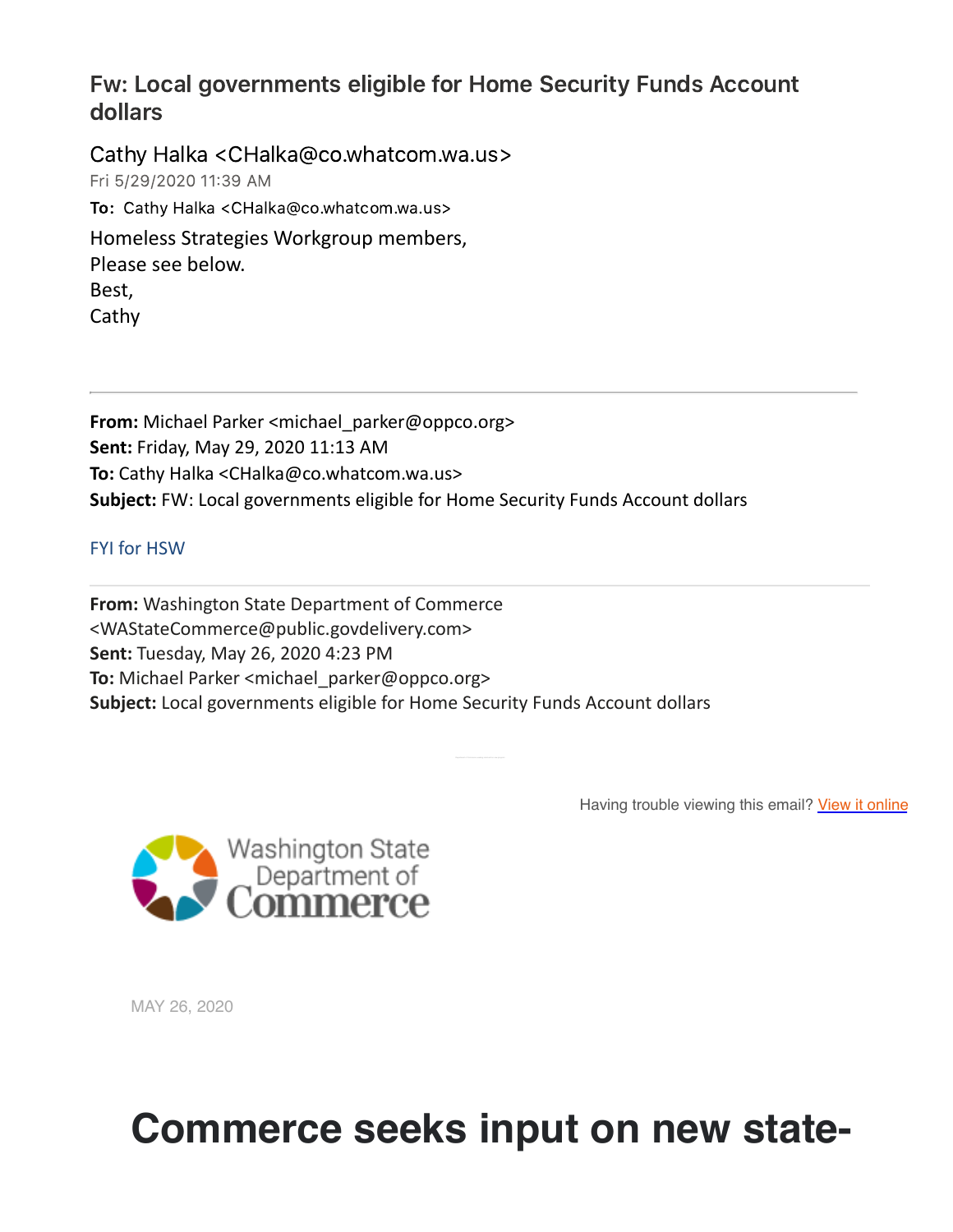# **funded shelter program**

## Local governments eligible for Home Security Funds Account dollars

The Washington State Department of Commerce is seeking comment on a new state-funded shelter program to begin August 2020.

Commerce intends for communities to use equitable and creative approaches to develop this new program and bring people inside. Local governments will be eligible for \$40 million from the Home Security Funds Account. Funds will be awarded for a three-year period of August 2020 to June 2023.

Please be aware that only local governments, including counties and cities, will be eligible to apply directly for funds. A number of counties typically "opt out" of accepting funds to address homelessness from Commerce, and those funds subsequently become open to local nonprofits for application. That is not the case with these funds. If the county government or city governments in your county do not apply for funds, no funds will reach your jurisdiction.

Commerce is opening a comment period on the proposed program design; you can find the overview [here](https://nam03.safelinks.protection.outlook.com/?url=https%3A%2F%2Flnks.gd%2Fl%2FeyJhbGciOiJIUzI1NiJ9.eyJidWxsZXRpbl9saW5rX2lkIjoxMDEsInVyaSI6ImJwMjpjbGljayIsImJ1bGxldGluX2lkIjoiMjAyMDA1MjYuMjIwNDAyNTEiLCJ1cmwiOiJodHRwczovL3d3dy5jb21tZXJjZS53YS5nb3Yvd3AtY29udGVudC91cGxvYWRzLzIwMjAvMDUvaGF1LXNoZWx0ZXItZ3JhbnQtcmVxdWVzdC1mb3Itc3Rha2Vob2xkZXItZmVlZGJhY2stNS4yNi4yMC5wZGYifQ.JzJ1P7Y7mX4USztkHeGFOURnCc4zIufoDwr2HyL0EaQ%2Fbr%2F79115490431-l&data=02%7C01%7CCHalka%40co.whatcom.wa.us%7Ce7c1454fa530426a84d308d803ffa68e%7C2122bbce9a1d4565931b0c534ef12e43%7C0%7C0%7C637263743824621543&sdata=c3qVf9qjo%2BfgVNPv9vOgQAI1U%2Bo3cFUmFMSrp9W7yk0%3D&reserved=0).

Please respond in writing by close of business Thursday, June 4 to Megan Kendig at [megan.kendig@commerce.wa.gov.](mailto:megan.kendig@commerce.wa.gov)

Stay connected